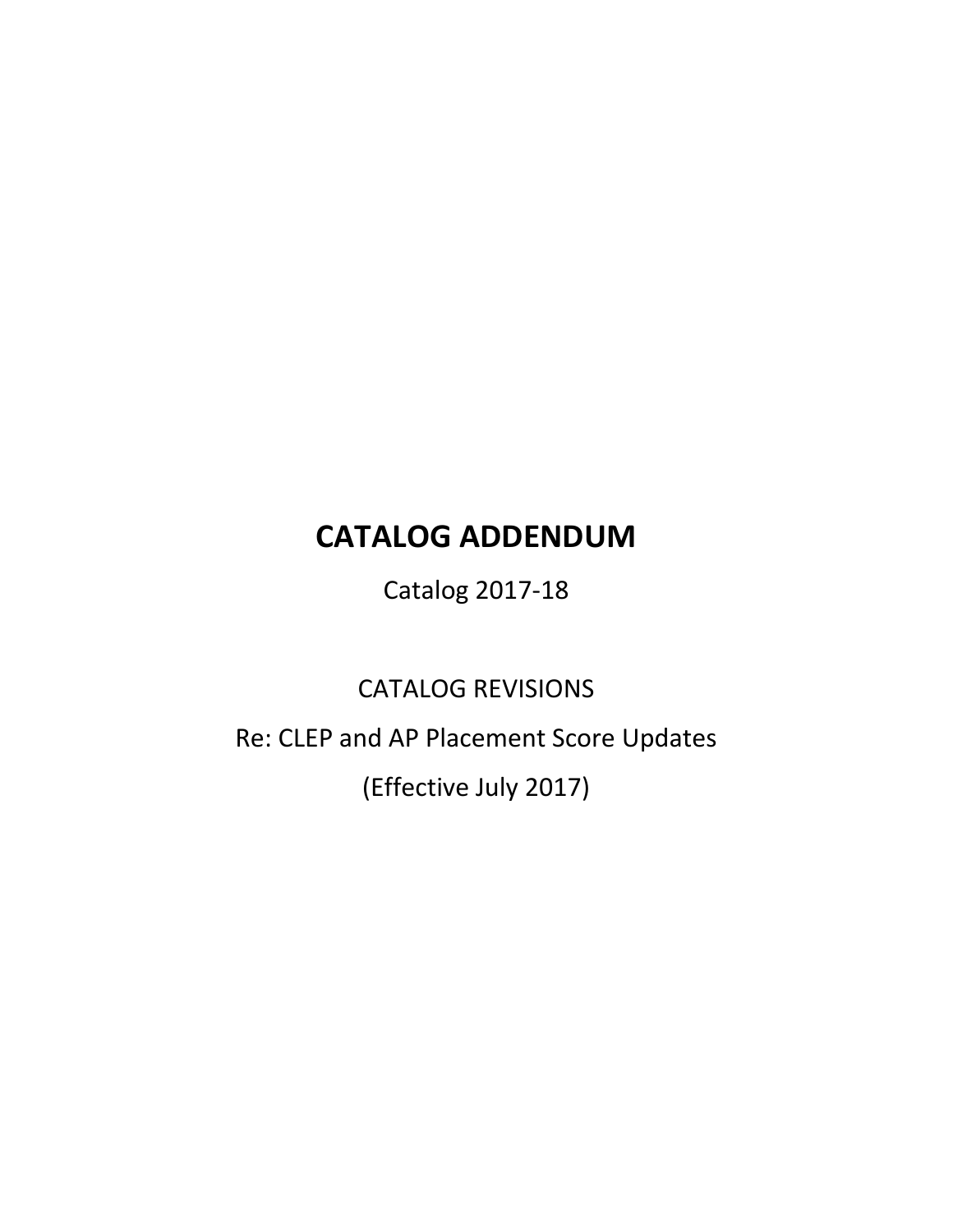# Pages 162-163

# Edited version of CLEP and Advanced Placement (AP) Credit

When a student presents a score representing the required percentile level in one or more of the examinations, credit is recorded on the student's transcript in the area in which the score was attained. **A maximum of 30 hours of CLEP may be applied toward graduation.**

Any student wishing to take a CLEP Subject Examination should contact the Butler Community College Advising Offices.

#### **Note: Important Information and Exclusions**

CLEP exams alone do not fulfill all degree requirements; students must complete 15 credit hours in residence at Butler. CLEP exams in science do not fulfill the laboratory science requirement for an associate degree. Butler does not offer departmental exams for credit. Butler does not allow CLEP credit for English Composition II or Speech.

Any questions regarding credit by examination should be addressed to the Registrar or the Advising Offices.

CLEP test are given by computer only.

#### **For the English Department**

Testing for Credit in English Composition I

The requirements can be satisfied in these ways:

| <b>TEST</b> | <b>SCORE</b> | <b>CREDIT</b> |
|-------------|--------------|---------------|
|             |              |               |

#Same grade awarded at completion of Composition II

\*A student must score at least as high on any given test as the above scale.

**In addition, each student must write an essay and submit to the English Department for review along with the examination**. If the essay is of substandard quality, no credit will be given for English Composition I for any of the above tests.

**\*\*Students cannot test for English Composition II at Butler.**

## **For the Mathematics Department**

Testing for Credit in College Algebra or Pre-Calculus Math

| <b>SCORE</b> | <b>CREDIT</b>                         |
|--------------|---------------------------------------|
|              |                                       |
|              |                                       |
|              |                                       |
|              |                                       |
|              | ACT Mathematics (credit for one only) |

\*Students must also have completed the equivalent of algebra II and one year of high school geometry with at least a "B" average.

\*\*Students must also have completed the equivalent of algebra II, one year of high school geometry, and one-half unit of trigonometry with at least a "B" average.

#### **Additional CLEP Exams Awarding Credit by Examination:**

| <b>TEST</b>                        | <b>SCORE</b> | <b>CREDITS</b> | <b>BUTLER COURSE</b>                             |  |  |
|------------------------------------|--------------|----------------|--------------------------------------------------|--|--|
| <b>Career/Technical Education:</b> |              |                |                                                  |  |  |
| <b>Financial Accounting</b>        | 50           | 6              | BA126 Accounting I<br>and BA127<br>Accounting II |  |  |
| <b>Information Systems</b>         | 50           | 3              | IN105 Information<br>Technology<br>Concepts      |  |  |
| Introduction Business Law          | 50           | 3              | <b>BA115 Business</b><br>Law I                   |  |  |
| Principles of Management           | 50           | 3              | BA210 Principles of<br>Management                |  |  |
| Principles of Marketing            | 50           | 3              | BA140 Introduction<br>to Marketing               |  |  |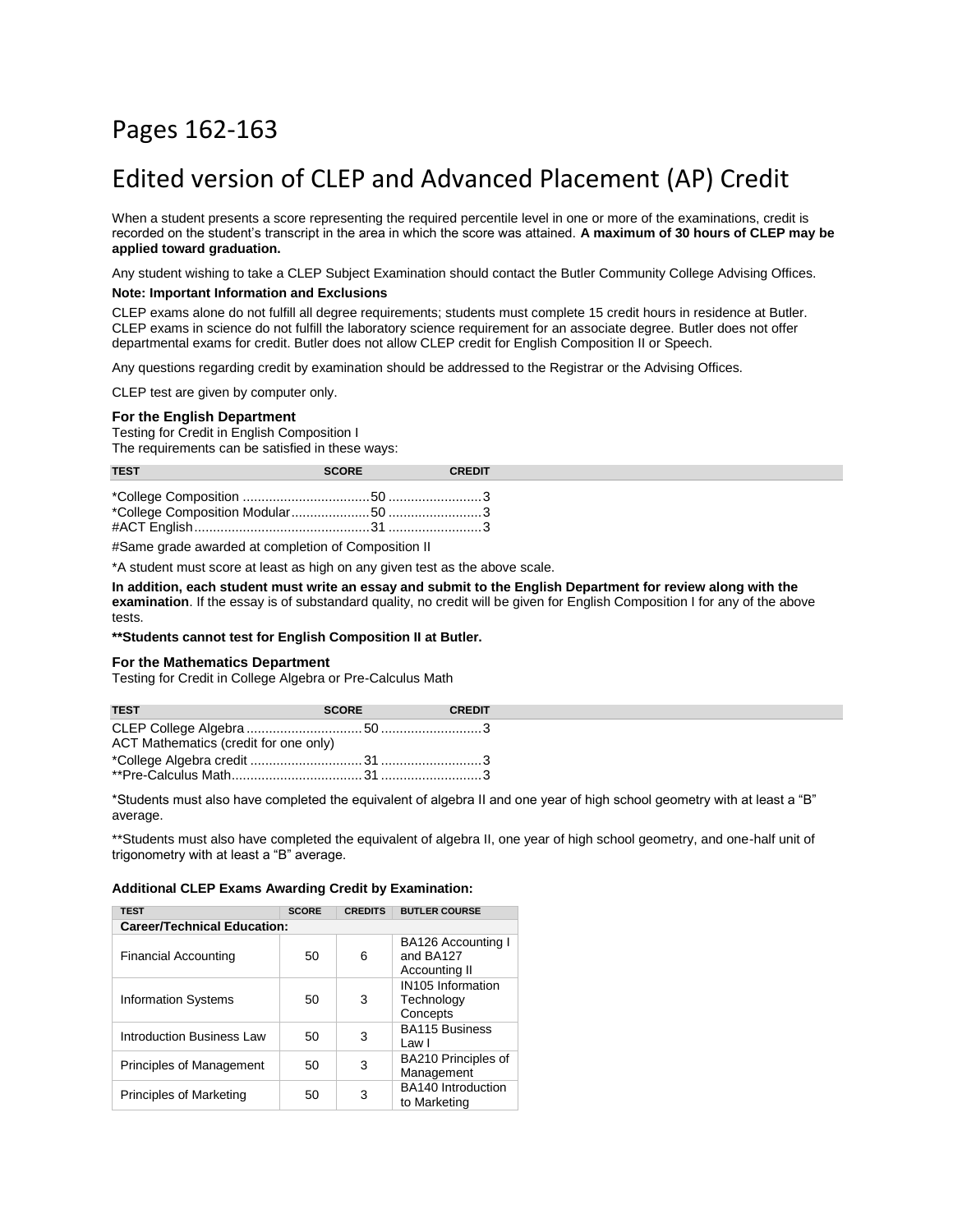| <b>Humanities/Social Sciences</b>                       |              |                |                                                                                  |  |  |
|---------------------------------------------------------|--------------|----------------|----------------------------------------------------------------------------------|--|--|
| American Government                                     | 50           | 3              | PO141 American<br><b>Federal Government</b>                                      |  |  |
| American Literature                                     | 50           | 3              | LT215 American Lit<br>(Col-1865) or LT216<br>American Lit (1865-<br>Present)     |  |  |
| <b>English Literature</b>                               | 50           | 3              | LT211 British Lit<br>(Origins to 1784) or<br>LT212 British Lit<br>(1784-Present) |  |  |
| French I                                                | 50           | 6              | FL118 Beg. French I                                                              |  |  |
| French II                                               | 59           | 9              | FL119 Beg. French II                                                             |  |  |
| German I                                                | 50           | 6              | FL109 Beg. German                                                                |  |  |
| German II                                               | 60           | 9              | FL110 Beg. German<br>II                                                          |  |  |
| History of U.S. I<br>Early Colonization to<br>1877      | 50           | 3              | HS131 US History I                                                               |  |  |
| History of U.S II<br>1865 to Present                    | 50           | 3              | HS132 US History II                                                              |  |  |
| <b>Humanities</b>                                       | 50           | 3              | HU100 Ancient to<br>Medieval or HU101<br>Renaissance to<br>Modern                |  |  |
| <b>TEST</b>                                             | <b>SCORE</b> | <b>CREDITS</b> | <b>BUTLER COURSE</b>                                                             |  |  |
|                                                         |              |                |                                                                                  |  |  |
| Principles of<br>Macroeconomics                         | 50           | 3              | EC201 Principles of<br>Macroeconomics                                            |  |  |
| Principles of<br>Microeconomics                         | 50           | 3              | EC200 principles of<br>Microeconomics                                            |  |  |
| Spanish I                                               | 50           | 6              | FL107 Beg. Spanish<br>ı                                                          |  |  |
| Spanish II                                              | 63           | 9              | FL108 Beg. Spanish<br>Ш                                                          |  |  |
| Western Civilization I:<br>Ancient Near East to<br>1648 | 50           | 3              | HS121 History of<br>Western Civ I                                                |  |  |
| <b>Western Civilization II:</b><br>1648 to Present      | 50           | 3              | HS122 History of<br>Western Civ II                                               |  |  |
| <b>Math/Science/Education</b>                           |              |                |                                                                                  |  |  |
| Biology                                                 | 50           | 5              | <b>BI110 General</b><br>Biology                                                  |  |  |
| Calculus w/Elementary<br>Functions                      | 50           | 4              | MA151 Calc I<br>w/Analytical                                                     |  |  |
| Chemistry                                               | 50           | 6              | Geometry<br>CH106 Introductory<br>Chemistry                                      |  |  |
| General Biology                                         | 50           | 6              | BI110 General<br>Biology                                                         |  |  |
| Human Growth &<br>Development                           | 50           | 3              | <b>BS260</b><br>Developmental<br>Psychology                                      |  |  |
| Introductory Psychology                                 | 50           | 3              | <b>BS160 General</b><br>Psychology                                               |  |  |

**Note for Nursing Students**: Any students wishing to CLEP for credit for any of the nursing prerequisite courses should be aware credit hours are issued without grades for a CLEP exam and since entrance into the program is based on the combined grades of the prerequisite courses, the CLEP course is considered equivalent to a grade of C which will be reflected in the final GPA computation.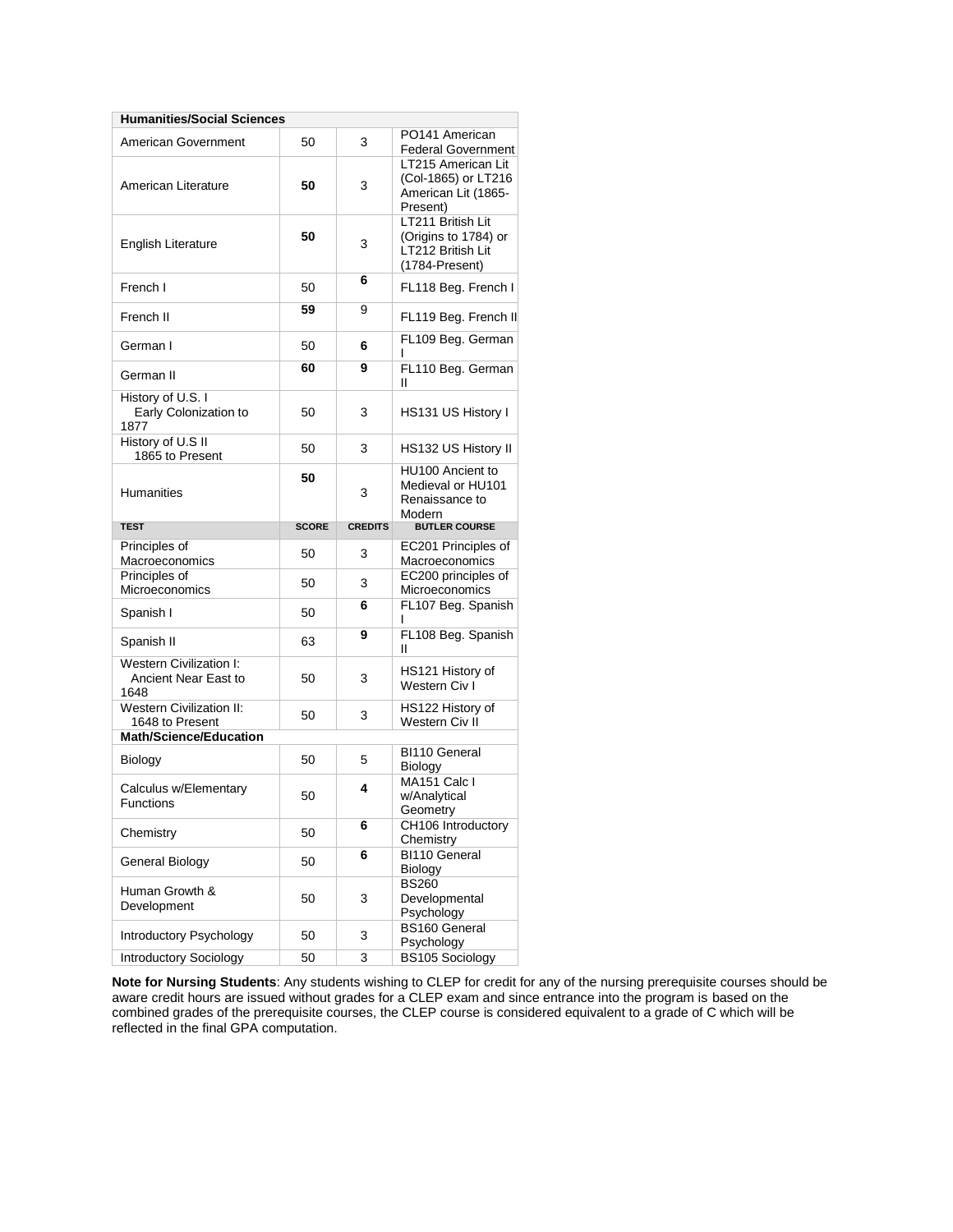## **ADVANCED PLACEMENT**

The Advanced Placement test is one way to earn college credit by examination. These tests are given by the College Entrance Examination Board (CEEB) in May of the junior or senior year in high schools offering advanced placement courses. Students who have completed any of the following CEEB Advanced Placement tests should have the Educational Testing Service (ETS) forward an official report of their scores to the Registrar's Office in order to receive credit. If you did not originally have scores sent to Butler, you must have ETS forward a copy of your scores to the Registrar's Office.

To request a report: https://apscore.collegeboard.org/scores

Request ordered reports to be sent to For Registrar's Office 901 S. Haverhill Road El Dorado, KS 67042 316-322-3123

When calculating grades from the Advanced Placement tests, scores of 5, 4, or 3 are granted credits as indicated in the following column. No credit is granted for scores of 2 or 1. If the letter grade is awarded, it will become part of the student's GPA at Butler. Advanced placement courses can be used toward Butler's General Education requirements.

The following list of course equivalencies, credit hours and grades shown indicate Butler's acceptance policy only. Other institutions may interpret recommendations differently.

Butler Community College offers college credit for set scores in several subject areas on Advanced Placement (AP) examinations.

|                                   | <b>BUTLER</b><br><b>SCORE</b> | <b>COURSE CREDIT</b>                                         | <b>HOURS</b>            | <b>GRADE</b> |  |  |
|-----------------------------------|-------------------------------|--------------------------------------------------------------|-------------------------|--------------|--|--|
| <b>Humanities/Social Sciences</b> |                               |                                                              |                         |              |  |  |
| Macroeconomics                    | 5                             | EC201 Macroeconomics                                         | 3                       | A            |  |  |
|                                   | 4                             | EC201 Macroeconomics                                         | 3                       | <sub>B</sub> |  |  |
|                                   | 3                             | EC201 Macroeconomics                                         | 3                       | CR.          |  |  |
| Microeconomics                    | 5                             | EC200 Microeconomics                                         | 3                       | A            |  |  |
|                                   | 4                             | EC200 Microeconomics                                         | 3                       | <sub>B</sub> |  |  |
|                                   | 3                             | EC200 Microeconomics                                         | 3                       | CR.          |  |  |
| *English-                         | 5                             | EG101 Eng Comp I and                                         | 3                       | <b>CR</b>    |  |  |
| Language &                        |                               | EG102 Eng Comp II                                            | 3                       | <b>CR</b>    |  |  |
| Composition or<br>Lit & Comp.     | 4                             | EG101 Eng Comp I and                                         | 3                       | CR.          |  |  |
|                                   |                               | EG102 Eng Comp II                                            | $\overline{3}$          | CR           |  |  |
|                                   | 3                             | EG101 Eng Comp I                                             | 3                       | <b>CR</b>    |  |  |
| French-<br>Language               | 5                             | FL118 Beg French I                                           | 5                       | A            |  |  |
|                                   | $4 - 3$                       | FL118 Beg French I                                           | 5                       | B            |  |  |
| German-                           | 5                             | FL109 Intro to German I                                      | 5                       | A            |  |  |
| Language                          | $4 - 3$                       | FL109 Intro German I                                         | 5                       | B            |  |  |
| Geography                         | $5-3$                         | SC120 Prin of Geography                                      | 3                       | <b>CR</b>    |  |  |
| Govt. & Politics-<br>US           | $5-3$                         | PO141 American Fed Govt                                      | $\overline{\mathbf{3}}$ | CR.          |  |  |
| History-European                  | $5-4$                         | <b>HS121 Western Civ Land</b><br><b>HS122 Western Civ II</b> | 6                       | <b>CR</b>    |  |  |
|                                   | 3                             | HS121 Western Civ I or<br><b>HS122 Western Civ II</b>        | 3                       | <b>CR</b>    |  |  |
| History-United<br><b>States</b>   | $5-4$                         | HS131 US History I and<br>HS132 US History II                | 6                       | <b>CR</b>    |  |  |
|                                   | 3                             | HS131 US History I or<br>HS132 US History II                 | 3                       | <b>CR</b>    |  |  |
| Spanish-                          | 5                             | FL107 Beg Spanish I                                          | 5                       | A            |  |  |
| Language                          | $4 - 3$                       | FL107 Beg Spanish I                                          | 5                       | B            |  |  |
| Spanish-<br>Literature            | 5                             | <b>FL202 Spanish Readings</b>                                | 3                       | A            |  |  |
|                                   | $4 - 3$                       | <b>FL202 Spanish Readings</b>                                | 3                       | B            |  |  |

| <b>Math/Science/Education</b> |         |                              |   |    |
|-------------------------------|---------|------------------------------|---|----|
| Biology                       | 5       | <b>BI110 General Biology</b> | 5 | A  |
|                               | 4       | BI110 General Biology        | 5 | СR |
| Calculus AB                   | $4-5$   | MA151 Calc I w/Analytic Geo  | 5 | А  |
|                               | 3       | MA151 Calc I w/Analytic Geo  | 5 | в  |
| Calculus BC                   | $4 - 5$ | MA151 Calc I w/Analytic Geo  | 5 | А  |